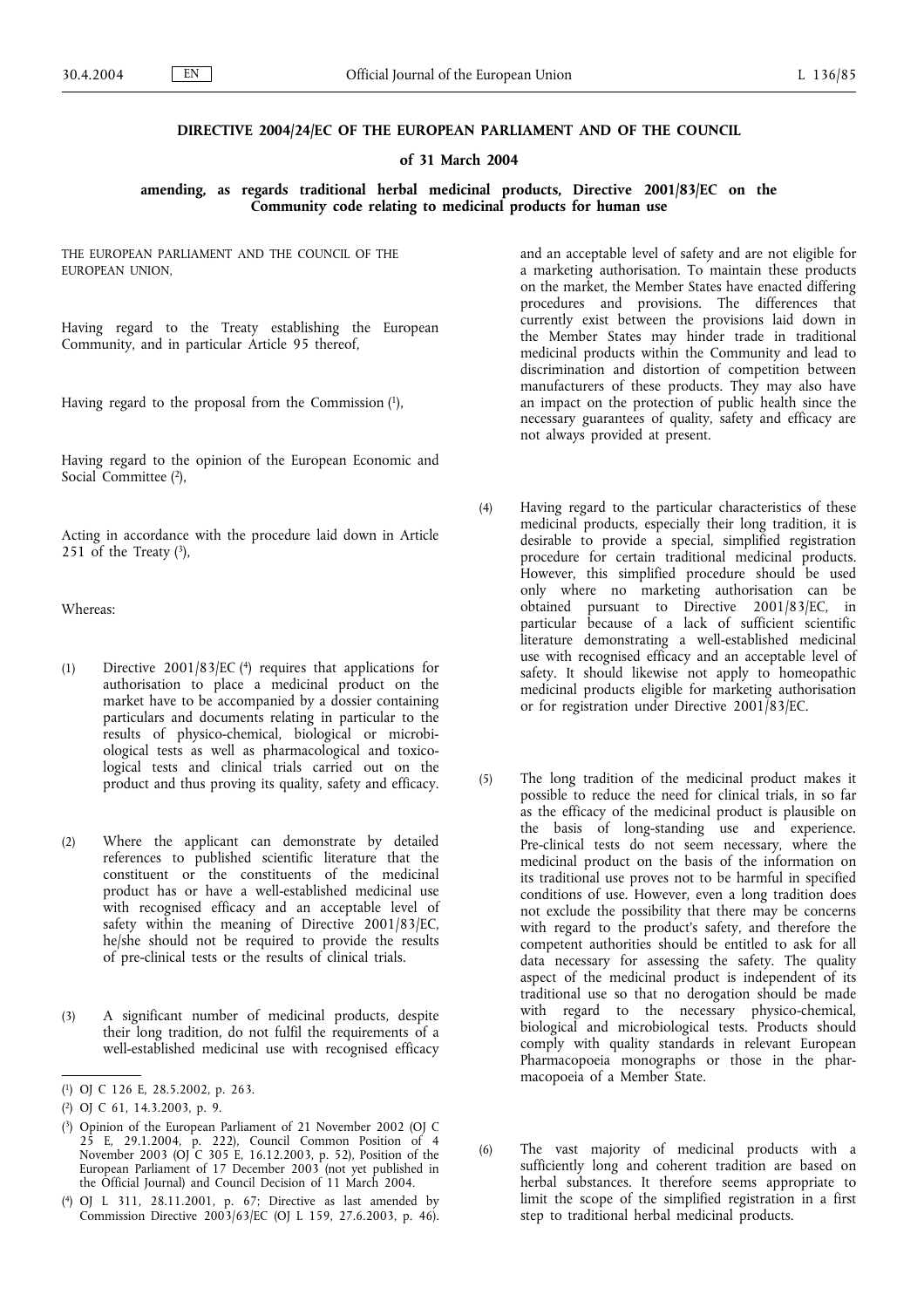- (7) The simplified registration should be acceptable only where the herbal medicinal product may rely on a sufficiently long medicinal use in the Community. Medicinal use outside the Community should be taken into account only if the medicinal product has been used within the Community for a certain time. Where there is limited evidence of use within the Community, it is necessary to assess carefully the validity and relevance of use outside the Community.
- (8) With the objective of further facilitating the registration of certain traditional herbal medicinal products and of further enhancing harmonisation, there should be the possibility of establishing a Community list of herbal substances that fulfil certain criteria, such as having been in medicinal use for a sufficiently long time, and hence are considered not to be harmful under normal conditions of use.
- (9) Having regard to the particularities of herbal medicinal products, a Committee for Herbal Medicinal Products should be established within the European Agency for the Evaluation of Medicinal Products (hereinafter 'the Agency') set up by Council Regulation (EEC) No 2309/93 (1). The Committee should carry out tasks concerning the simplified registration and authorisation of medicinal products as provided for in this Directive. Its tasks should relate in particular to establishing Community herbal monographs relevant for the registration as well as the authorisation of herbal medicinal products. It should be composed of experts in the field of herbal medicinal products.
- (10) It is important to ensure full consistency between the new Committee and the Committee for Human Medicinal Products already existing within the Agency.
- (11) In order to promote harmonisation, Member States should recognise registrations of traditional herbal medicinal products granted by another Member State based on Community herbal monographs or consisting of substances, preparations or combinations thereof contained in a list to be established. For other products, Member States should take due account of such registrations.
- (12) This Directive allows non-medicinal herbal products, fulfilling the criteria of food legislation, to be regulated under food legislation in the Community.
- (13) The Commission should present a report on the application of the chapter on traditional herbal

medicinal products to the European Parliament and to the Council including an assessment on the possible extension of traditional-use registration to other categories of medicinal products.

(14) It is therefore appropriate to amend Directive 2001/83/EC accordingly,

HAVE ADOPTED THIS DIRECTIVE:

### *Article 1*

Directive 2001/83/EC is hereby amended as follows:

- 1. in Article 1 the following is added:
	- '29. *Traditional herbal medicinal product:*

a herbal medicinal product that fulfils the conditions laid down in Article 16a(1);

30. *Herbal medicinal product:*

any medicinal product, exclusively containing as active ingredients one or more herbal substances or one or more herbal preparations, or one or more such herbal substances in combination with one or more such herbal preparations;

31. *Herbal substances:*

All mainly whole, fragmented or cut plants, plant parts, algae, fungi, lichen in an unprocessed, usually dried, form, but sometimes fresh. Certain exudates that have not been subjected to a specific treatment are also considered to be herbal substances. Herbal substances are precisely defined by the plant part used and the botanical name according to the binomial system (genus, species, variety and author);

32. *Herbal preparations:*

preparations obtained by subjecting herbal substances to treatments such as extraction, distillation, expression, fractionation, purification, concentration or fermentation. These include comminuted or powdered herbal substances, tinctures, extracts, essential oils, expressed juices and processed exudates.'

<sup>(</sup> 1) OJ L 214, 24.8.1993, p. 1; Regulation as last amended by Regulation (EC) No 1647/2003 (OJ L 245, 29.9.2003, p. 19).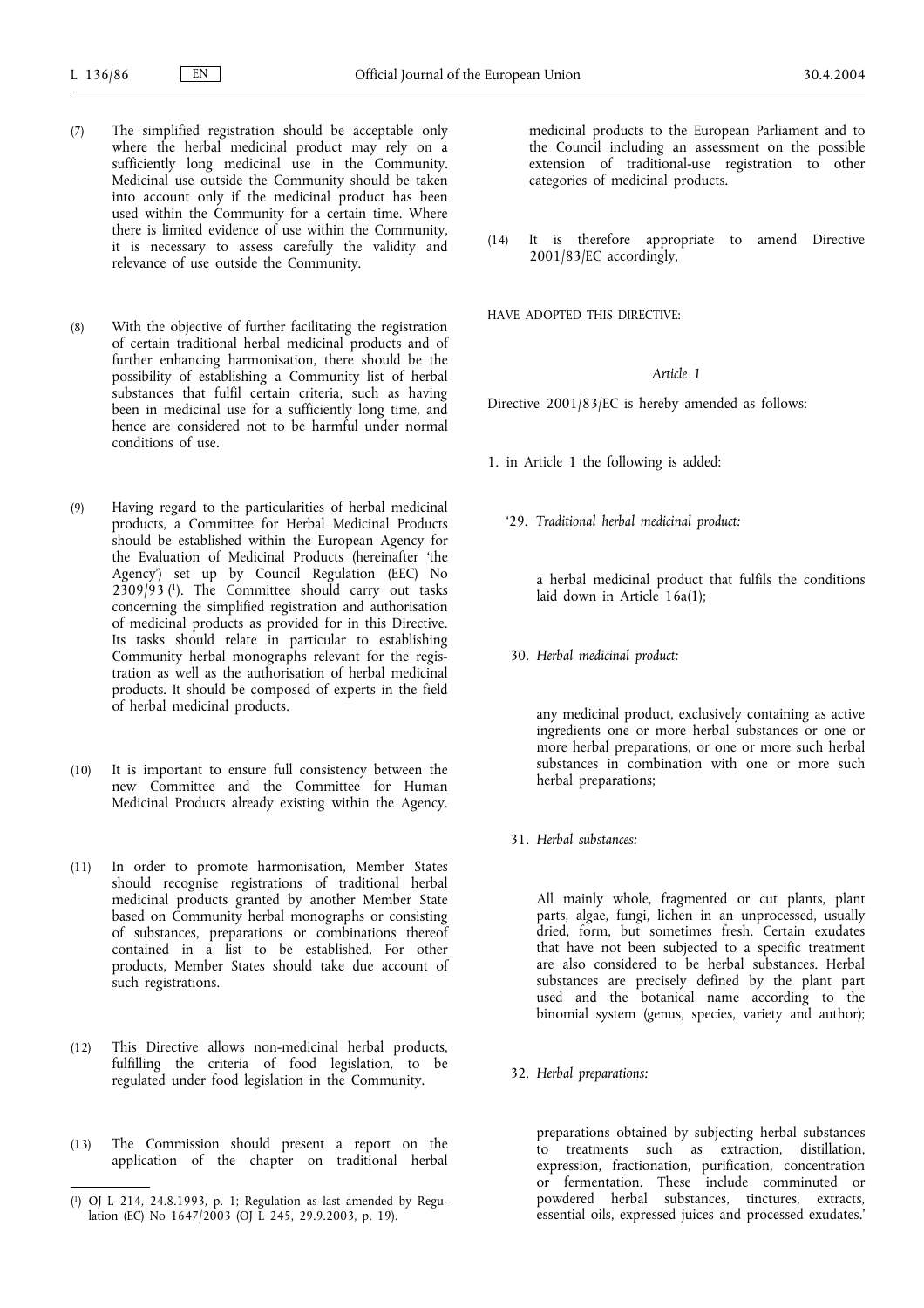2. The following chapter is inserted in Title III:

### *'CHAPTER 2a*

**Specific provisions applicable to traditional herbal medicinal products**

*Article 16a*

1. A simplified registration procedure (hereinafter "traditional-use registration") is hereby established for herbal medicinal products which fulfil all of the following criteria:

- (a) they have indications exclusively appropriate to traditional herbal medicinal products which, by virtue of their composition and purpose, are intended and designed for use without the supervision of a medical practitioner for diagnostic purposes or for prescription or monitoring of treatment;
- (b) they are exclusively for administration in accordance with a specified strength and posology;
- (c) they are an oral, external and/or inhalation preparation;
- (d) the period of traditional use as laid down in Article  $16c(1)(c)$  has elapsed;
- (e) the data on the traditional use of the medicinal product are sufficient; in particular the product proves not to be harmful in the specified conditions of use and the pharmacological effects or efficacy of the medicinal product are plausible on the basis of long-standing use and experience.

2. Notwithstanding Article 1(30), the presence in the herbal medicinal product of vitamins or minerals for the safety of which there is well-documented evidence shall not prevent the product from being eligible for registration in accordance with paragraph 1, provided that the action of the vitamins or minerals is ancillary to that of the herbal active ingredients regarding the specified claimed indication(s).

3. However, in cases where the competent authorities judge that a traditional herbal medicinal product fulfils the criteria for authorisation in accordance with Article 6 or registration pursuant to Article 14, the provisions of this chapter shall not apply.

### *Article 16b*

The applicant and registration holder shall be established in the Community.

2. In order to obtain traditional-use registration, the applicant shall submit an application to the competent authority of the Member State concerned.

*Article 16c*

- 1. The application shall be accompanied by:
- (a) the particulars and documents:
	- (i) referred to in Article  $8(3)(a)$  to (h), (j) and (k);
	- (ii) the results of the pharmaceutical tests referred to in the second indent of Article 8(3)(i);
	- (iii) the summary of product characteristics, without the data specified in Article 11(4);
	- (iv) in case of combinations, as referred to in Article 1(30) or Article 16a(2), the information referred to in Article  $16a(1)(e)$  relating to the combination as such; if the individual active ingredients are not sufficiently known, the data shall also relate to the individual active ingredients;
- (b) any authorisation or registration obtained by the applicant in another Member State, or in a third country, to place the medicinal product on the market, and details of any decision to refuse to grant an authorisation or registration, whether in the Community or a third country, and the reasons for any such decision;
- (c) bibliographical or expert evidence to the effect that the medicinal product in question, or a corresponding product has been in medicinal use throughout a period of at least 30 years preceding the date of the application, including at least 15 years within the Community. At the request of the Member State where the application for traditional-use registration has been submitted, the Committee for Herbal Medicinal Products shall draw up an opinion on the adequacy of the evidence of the long-standing use of the product, or of the corresponding product. The Member State shall submit relevant documentation supporting the referral;
- (d) a bibliographic review of safety data together with an expert report, and where required by the competent authority, upon additional request, data necessary for assessing the safety of the medicinal product.

Annex I shall apply by analogy to the particulars and documents specified in point (a).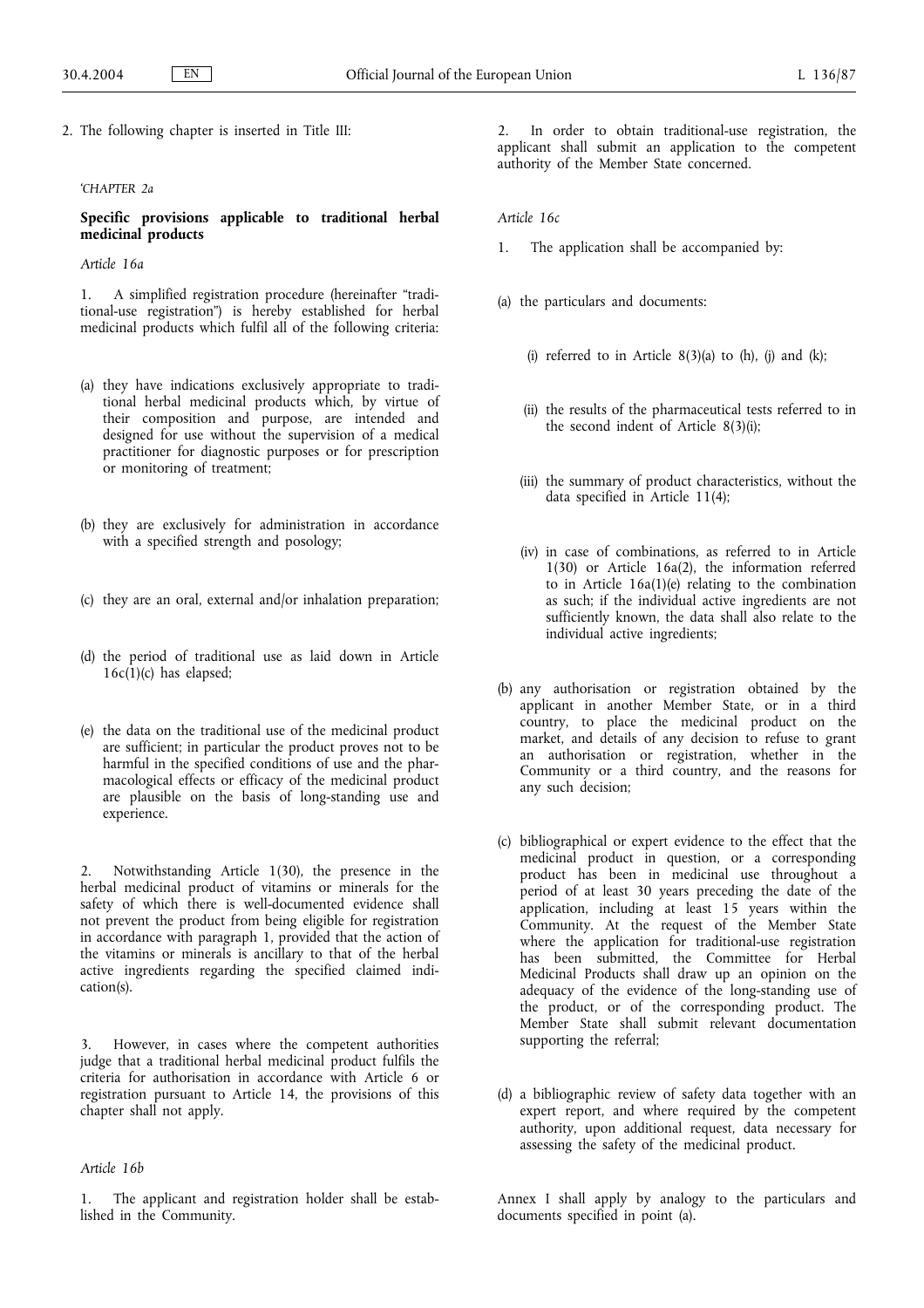2. A corresponding product, as referred to in paragraph 1(c), is characterised by having the same active ingredients, irrespective of the excipients used, the same or similar intended purpose, equivalent strength and posology and the same or similar route of administration as the medicinal product applied for.

3. The requirement to show medicinal use throughout the period of 30 years, referred to in paragraph 1(c), is satisfied even where the marketing of the product has not been based on a specific authorisation. It is likewise satisfied if the number or quantity of ingredients of the medicinal product has been reduced during that period.

4. Where the product has been used in the Community for less than 15 years, but is otherwise eligible for simplified registration, the Member State where the application for traditional-use registration has been submitted shall refer the product to the Committee for Herbal Medicinal Products. The Member State shall submit relevant documentation supporting the referral.

The Committee shall consider whether the other criteria for a simplified registration as referred to in Article 16a are fully complied with. If the Committee considers it possible, it shall establish a Community herbal monograph as referred to in Article 16h(3) which shall be taken into account by the Member State when taking its final decision.

### *Article 16d*

1. Without prejudice to Article 16h(1), Chapter 4 of Title III shall apply by analogy to registrations granted in accordance with Article 16a, provided that:

- (a) a Community herbal monograph has been established in accordance with Article 16h(3), or
- (b) the herbal medicinal product consists of herbal substances, preparations or combinations thereof contained in the list referred to in Article 16f.

2. For other herbal medicinal products as referred to in Article 16a, each Member State shall, when evaluating an application for traditional-use registration, take due account of registrations granted by another Member State in accordance with this chapter.

# *Article 16e*

1. Traditional-use registration shall be refused if the application does not comply with Articles 16a, 16b or 16c or if at least one of the following conditions is fulfilled:

- (a) the qualitative and/or quantitative composition is not as declared;
- (b) the indications do not comply with the conditions laid down in Article 16a;
- (c) the product could be harmful under normal conditions  $of$  use;
- (d) the data on traditional use are insufficient, especially if pharmacological effects or efficacy are not plausible on the basis of long-standing use and experience;
- (e) the pharmaceutical quality is not satisfactorily demonstrated.

2. The competent authorities of the Member States shall notify the applicant, the Commission and any competent authority that requests it, of any decision they take to refuse traditional-use registration and the reasons for the refusal.

#### *Article 16f*

1. A list of herbal substances, preparations and combinations thereof for use in traditional herbal medicinal products shall be established in accordance with the procedure referred to in Article 121(2). The list shall contain, with regard to each herbal substance, the indication, the specified strength and the posology, the route of administration and any other information necessary for the safe use of the herbal substance as a traditional medicinal product.

2. If an application for traditional-use registration relates to a herbal substance, preparation or a combination thereof contained in the list referred to in paragraph 1, the data specified in Article  $16c(1)(b)(c)$  and  $\overline{(d)}$  do not need to be provided. Article 16e(1)(c) and (d) shall not apply.

3. If a herbal substance, preparation or a combination thereof ceases to be included in the list referred to in paragraph 1, registrations pursuant to paragraph 2 for herbal medicinal products containing this substance shall be revoked unless the particulars and documents referred to in Article 16c(1) are submitted within three months.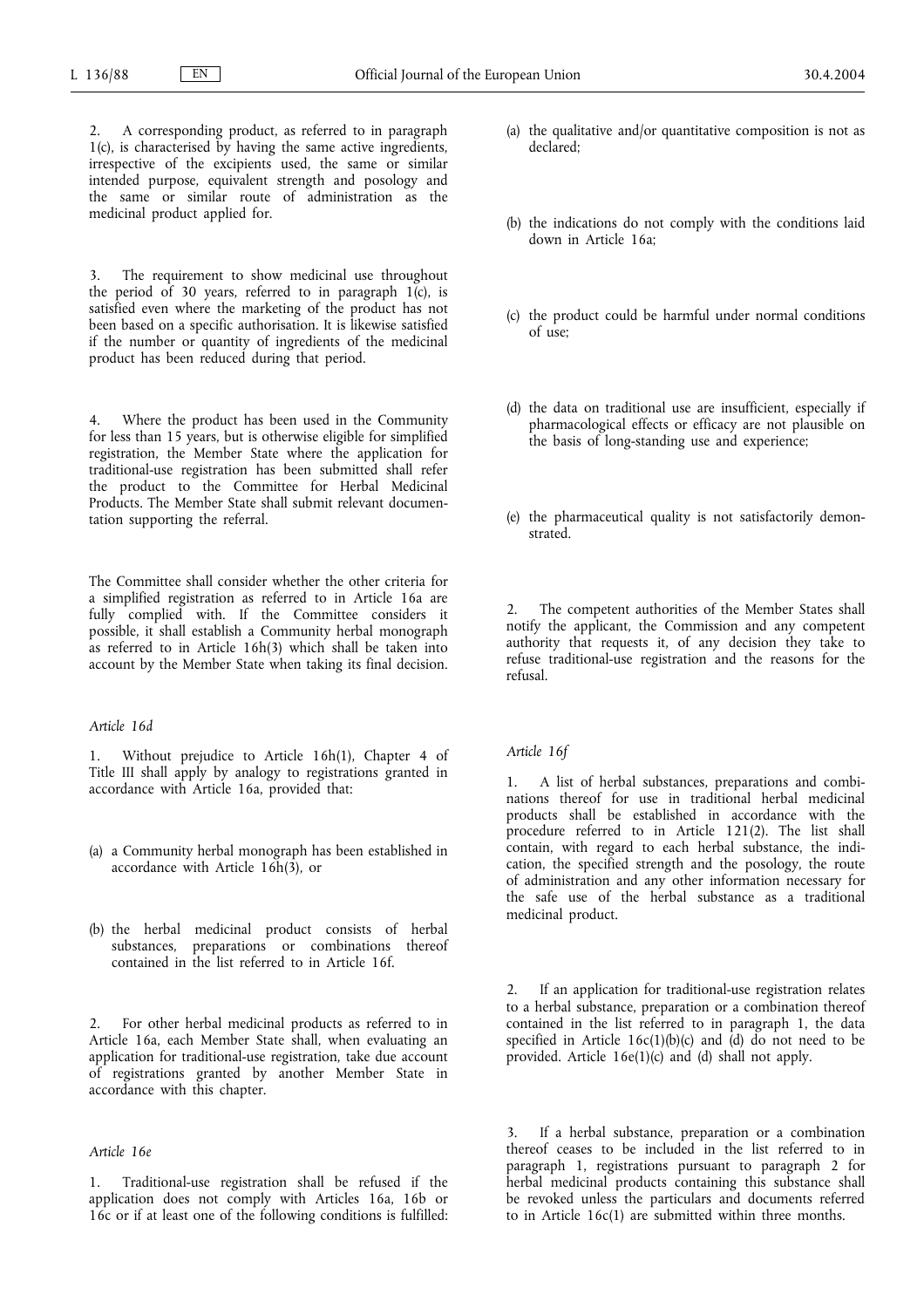### *Article 16g*

1. Articles 3(1) and (2), 4(4), 6(1), 12, 17(1), 19, 20, 23, 24, 25, 40 to 52, 70 to 85, 101 to 108, 111(1) and (3), 112, 116 to 118, 122, 123, 125, 126, second subparagraph, and 127 of this Directive as well as Commission Directive 91/356/EEC (\*) shall apply, by analogy, to traditional-use registration granted under this chapter.

2. In addition to the requirements of Articles 54 to 65, any labelling and user package leaflet shall contain a statement to the effect that:

- (a) the product is a traditional herbal medicinal product for use in specified indication(s) exclusively based upon long-standing use; and
- (b) the user should consult a doctor or a qualified health care practitioner if the symptoms persist during the use of the medicinal product or if adverse effects not mentioned in the package leaflet occur.

A Member State may require that the labelling and the user package leaflet shall also state the nature of the tradition in question.

In addition to the requirements of Articles 86 to 99, any advertisement for a medicinal product registered under this chapter shall contain the following statement: Traditional herbal medicinal product for use in specified indication(s) exclusively based upon long-standing use.

## *Article 16h*

1. A Committee for Herbal Medicinal Products is hereby established. That Committee shall be part of the Agency and shall have the following competence:

(a) as regards simplified registrations, to:

- perform the tasks arising from Article 16c(1) and  $(4)$ ,
- perform the tasks arising from Article 16d,
- prepare a draft list of herbal substances, preparations and combinations thereof, as referred to in Article 16f(1), and
- establish Community monographs for traditional herbal medicinal products, as referred to in paragraph 3 of this Article;
- (b) as regards authorisations of herbal medicinal products, to establish Community herbal monographs for herbal medicinal products, as referred to in paragraph 3 of this Article;
- (c) as regards referrals to the Agency under Chapter 4 of Title III, in relation to herbal medicinal products as referred to in Article 16a, to perform the tasks set out in Article 32;
- (d) where other medicinal products containing herbal substances are referred to the Agency under Chapter 4 of Title III, to give an opinion on the herbal substance where appropriate.

Finally, the Committee for Herbal Medicinal Products shall perform any other task conferred upon it by Community law.

The appropriate coordination with the Committee for Human Medicinal Products shall be ensured by a procedure to be determined by the Executive Director of the Agency in accordance with Article 57(2) of Regulation (EEC) No 2309/93.

Each Member State shall appoint, for a three-year term which may be renewed, one member and one alternate to the Committee for Herbal Medicinal Products.

The alternates shall represent and vote for the members in their absence. Members and alternates shall be chosen for their role and experience in the evaluation of herbal medicinal products and shall represent the competent national authorities.

The said Committee may coopt a maximum of five additional members chosen on the basis of their specific scientific competence. These members shall be appointed for a term of three years, which may be renewed, and shall not have alternates.

With a view to the coopting of such members, the said Committee shall identify the specific complementary scientific competence of the additional member(s). Coopted members shall be chosen among experts nominated by Member States or the Agency.

The members of the said Committee may be accompanied by experts in specific scientific or technical fields.